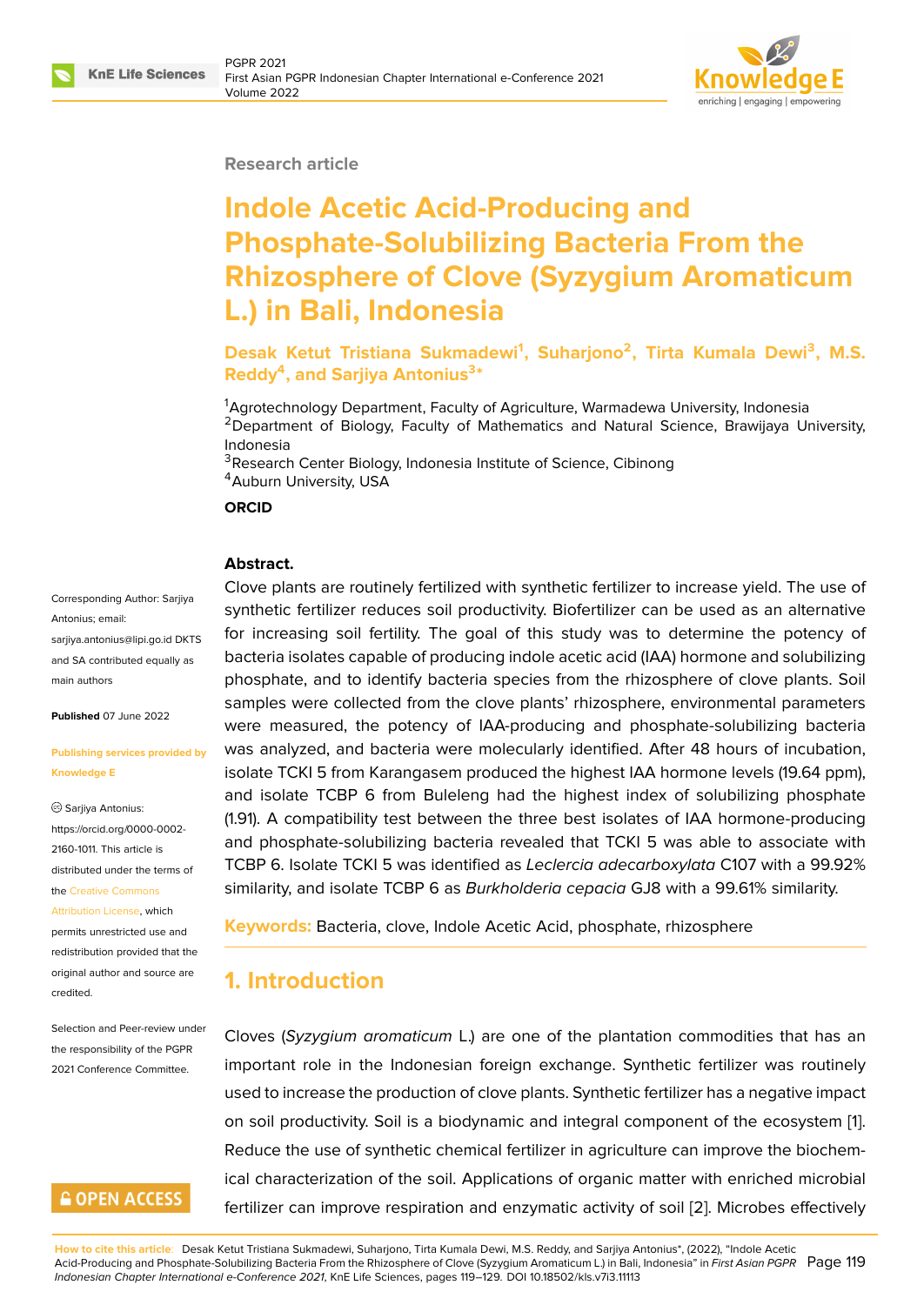interact in the rhizosphere zone. The chemistry of the rhizosphere is much different than the surrounding soil as a result of root exudates. These exudates are foodstuff for bacteria. This area supports more bacteria than the surrounding soil [3].

Microbes in soil have many important roles, especially in the recycling of organic matter to the cycle of phosphorus and producing Indole Acetic Acid (IAA). IAA is an endogenous auxin hormone that plays an important role in root dev[elo](#page-8-1)pment, inhibits the growth of lateral shoots, stimulates abscission, and forms of xylem and phloem tissues [4]. Some strains of Plant Growth Promoting Rhizobacteria (PGPR) can synthesize IAA from the precursor in root exudates [5]. IAA and nitrogenase enzyme proved to increase the dry weight of corn [5]. Groups of microbes include *Pseudomonas* sp. and *Az[ot](#page-8-2)obacter* sp. produced plant hormones. Whereas phosphate is an essential nutrient that plays an important role in ph[ot](#page-8-3)osynthesis and root development. Solubilizing phosphate bacteria secretin[g s](#page-8-3)ome low molecular weight organic acids such as oxalate, succinate, fumarate, and malate. The organic acid will react with phosphate binders such as  $Al^{3+}$ , Fe<sup>3+</sup>, Ca<sup>2+</sup>, or Mg<sup>2+</sup> to form a stable organic chelate so that it can be absorbed by plants [6]. Soils in the tropics region generally have high phosphate fixation capacity. It causes the availability of phosphate for plants very low [7]. The efficiency of phosphate fertilization ranges from 10%-25% [8]. Microbes play important roles in increasing the [av](#page-8-4)ailability of phosphate. Previous studies indicated that the use of phosphate solubilizing microbes reduces the use of SP-36 fertilizer by [2](#page-8-5)5% in the SRI method [9]. It also increases the efficiency of roc[k](#page-9-0) phosphate used in maize and wheat cultivation [10]. The use of phosphate solubilizing microbes is one method that can accelerate the weathering process of rock phosphate. Based on research *Citrobacter inter[me](#page-9-1)dia* and *Pseudomonas putida* as phosphate solubilizing bacteria can improve phosphat[e u](#page-9-2)ptake by corn plants [11]. The purpose of this research was to study the potency of bacteria isolate to produce IAA hormone, solubilizing phosphate, and identify species of bacteria from the cloves rhizosphere.

# **2. Methodology**

#### **2.1. Sample Collection**

Composite of soil samples were taken at rhizosphere of cloves in a different location in Buleleng (previous research [12]) and Karangasem district, Bali Province, Indonesia with 5 replications. Environmental parameters such as temperature, pH, humidity, light intensity, and organic matter of soil were measured. IAA hormone-producing bacteria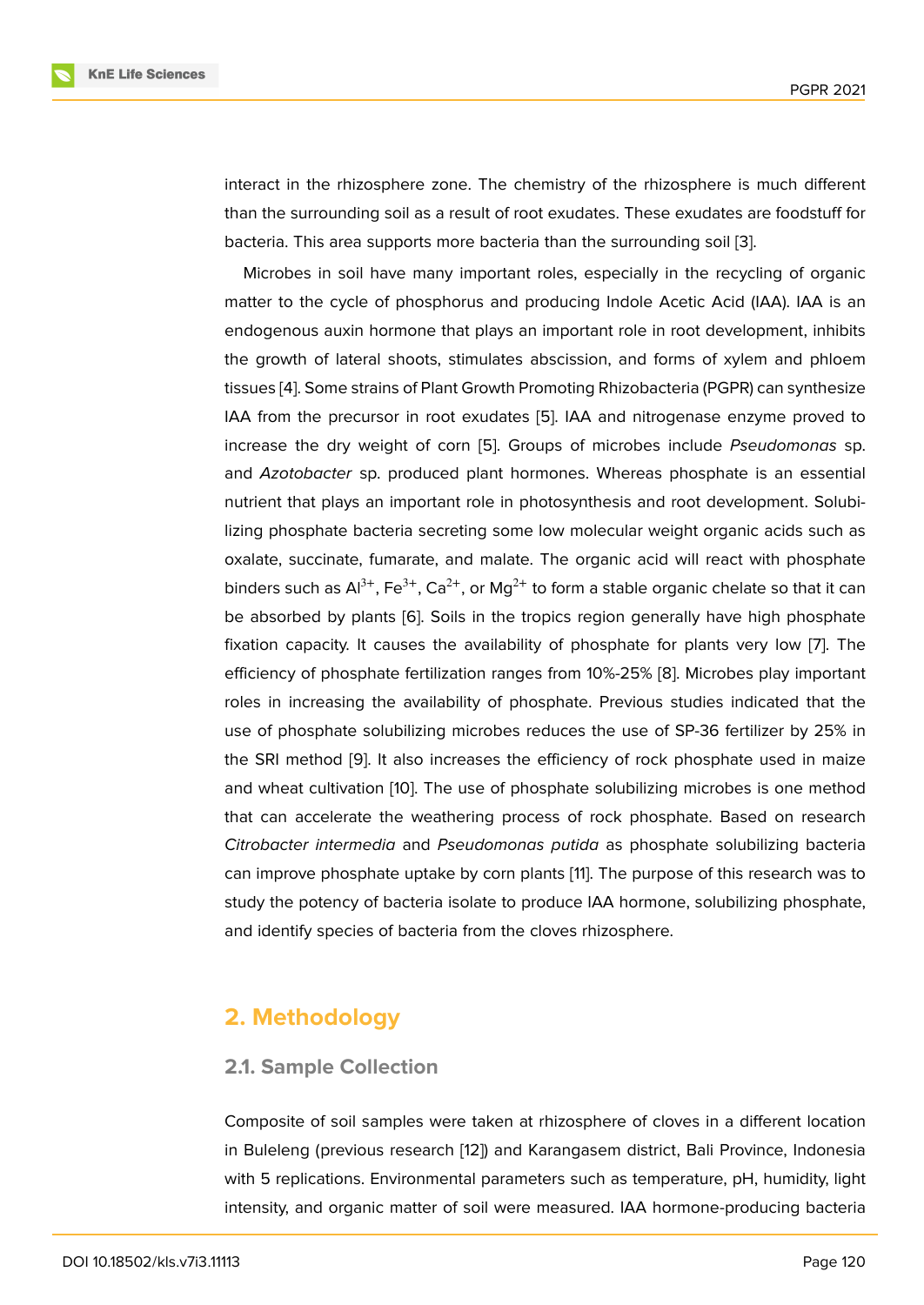isolated in Tryptic soy agar (TSA) medium [13] and phosphate solubilizing isolated in Pikovskaya medium [14]. The soil samples were made serial dilution in physiological salt solution and its spread on agar media. The culture of bacteria was incubated at room temperature for 48 days and enumerated t[he](#page-9-3) colony number. Each colony of bacteria was purified accordi[ng](#page-9-4) to the spread plate method. The variance of data was analyzed statistically.

#### **2.2. The Potency Assay of IAA Hormone Producing Bacteria**

Each bacteria isolate was screening to obtain candidates of IAA-producing bacteria. One loop of the pure culture of IAA producing bacteria was inoculated into 25 ml Tryptic soy broth (TSB) medium and incubated at  $25^{\circ}$  C, 120 rpm for 72 h. Each bacteria culture at 0, 24, 48, and 72 hours with 0.6 optical density (10<sup>7</sup> CFU/ml) was picked up 3 ml and centrifuged at 12.000 rpm for 15 minutes for measured the IAA concentration. The supernatant was adjusted at pH 2.8 then extracted used ethyl acetate. The sample evaporated used a pump temperature of 4 <sup>∘</sup>C, and a water temperature of 35 <sup>∘</sup>C. The sample was inserted into a rotary flask until dry, then reconstituted with 1.5 ml of absolute ethanol then injected into the HPLC. Each sample was analyzed with the standard curve. IAA hormone was quantified by integrating the area under the peak with sigma authentic IAA as standard [15].

#### **2.3. The Pot[enc](#page-9-5)y Assay of Phosphate Solubilizing Bacteria**

Each bacteria isolate was screening to obtain candidates of phosphate solubilizing bacteria used Pikovskaya medium. Bacterial isolates were inoculated into Pikovskaya medium. The sample was incubated at 28 <sup>∘</sup>C for three days and a clear zone was observed around the colony [14]. The phosphate solubility index was measured.

#### **2.4. Compatibility Test [a](#page-9-4)mong the Bacteria Isolates**

Each isolate of bacteria was a subculture in Nutrient broth medium and incubated at 25<sup>°</sup> C, 120 rpm for 24 h. Each bacteria isolates with a similar cell density (0.6 optical density) was spread on the Nutrient agar medium in the Petri dish. The sterile paper disc was immersed into the liquid culture of each bacteria isolate then placed on the center of a surface of Petri dish plate that contained other bacteria isolates. The bacteria cultures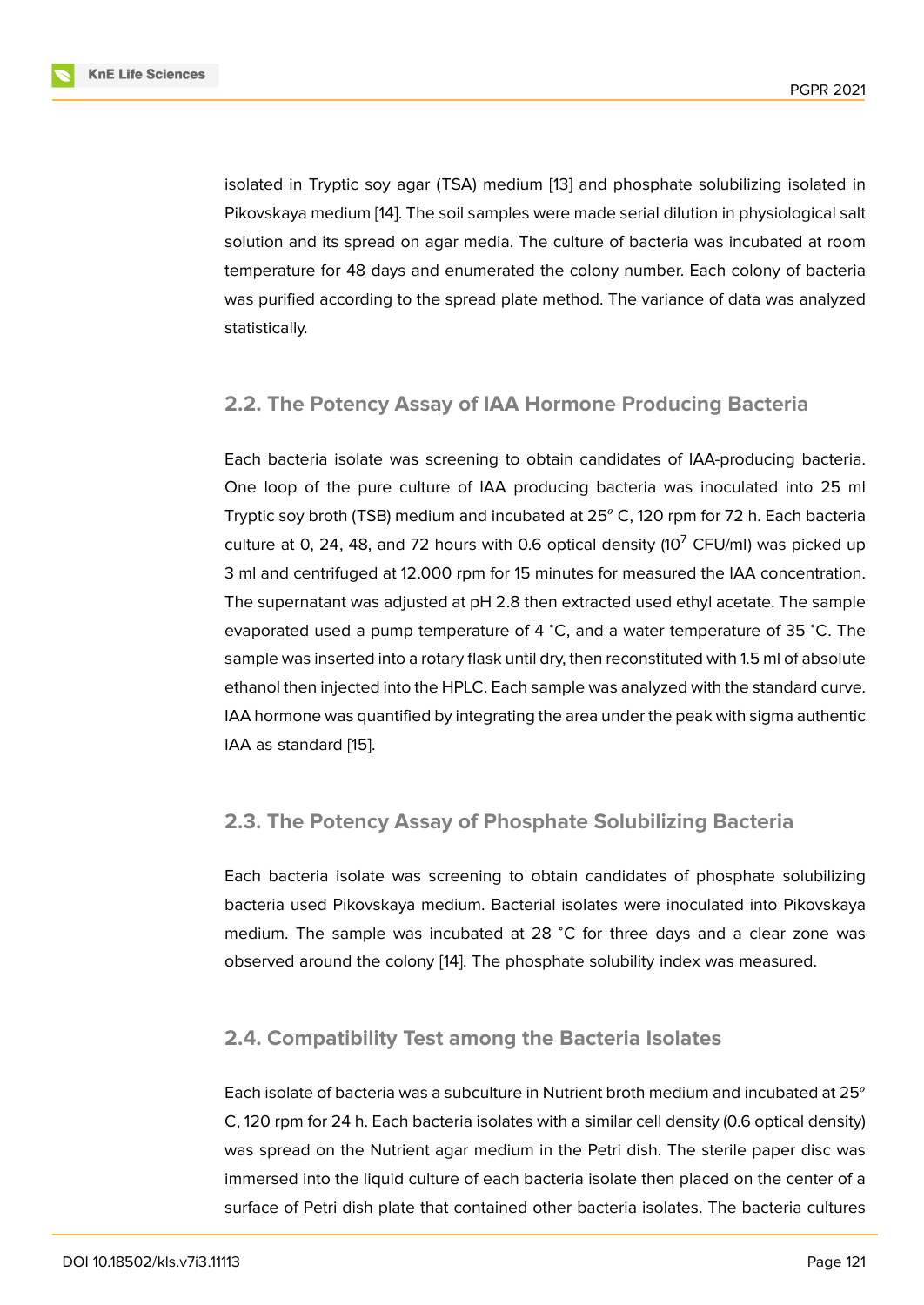were incubated at room temperature for 5 days. Antagonism isolates will be shown with a clear zone [4].

#### **2.5. Identi[fi](#page-8-2)cation of Bacteria Isolates base on 16S rDNA Sequence**

The bacteria culture with the highest potency of IAA hormone-producing was cultured into a TSB medium. Phosphate solubilizing bacteria were cultured into a Pikovskaya broth medium. It is incubated at 25° C, 120 rpm for 48 hours. Chromosome DNA of bacteria was extracted used the GES method and DNA concentration was a measure used nanophotometer [16].

Bacteria DNA was amplified with a *Polymerase Chain Reaction* machine using universal primer 27F (5'GAGAGTTTGATCCTGGCTCAG3') and 1495R (5'CATCGGCTACCTTGT-TACGA3') [17]. DNA se[que](#page-9-6)nces obtained from the sequencing results incorporated into DNA sequencer programs and Bioedit. The data of the 16S rDNA sequence of isolated and reference bacteria from the DNA sequence data bank (NCBI) were aligned. The phylogene[tic](#page-9-7) tree was constructed with the Mega program based on the Neighbour-Joining algorithm and evolutionary distance matrix [18, 19, 20].

# **3. Result and Discussion**

## **3.1. Environmental Parameters of Sampling Sites in Buleleng and Karangasem, Bali**

The environmental parameters that were measured include moisture, pH, organic matter and temperature of the soil, altitude, and light intensity. Based on the result (Table 1) showed that soil moisture (31.94 %), soil organic matter (6.65 %), altitude (863 m), and light intensity (1527 Klux) were higher ( $p < 0.05$ ) in the Buleleng sampling site were higher than Karangasem. Environment parameters of pH (5.025) and soil temperature (26.12 °C) in the Karangasem sampling site were higher ( $p < 0.05$ ) than Buleleng. Soil from the Buleleng site contained higher organic matter that it was caused the higher capacity to absorb water (water holding capacity) than Karangasem. This encourages the growth of microbes to decomposed organic matter faster and leads to lower soil pH. The altitude of the Sampling site in Buleleng was higher than Karangasem, it's caused lower soil temperature, however light intensity in both places was similar.

The total number of IAA-producing bacteria (Figure 1) was higher in Buleleng sampling sites (6.4 x 10<sup>6</sup> CFU / g) than in Karangasem sampling sites (p < 0.05). The total number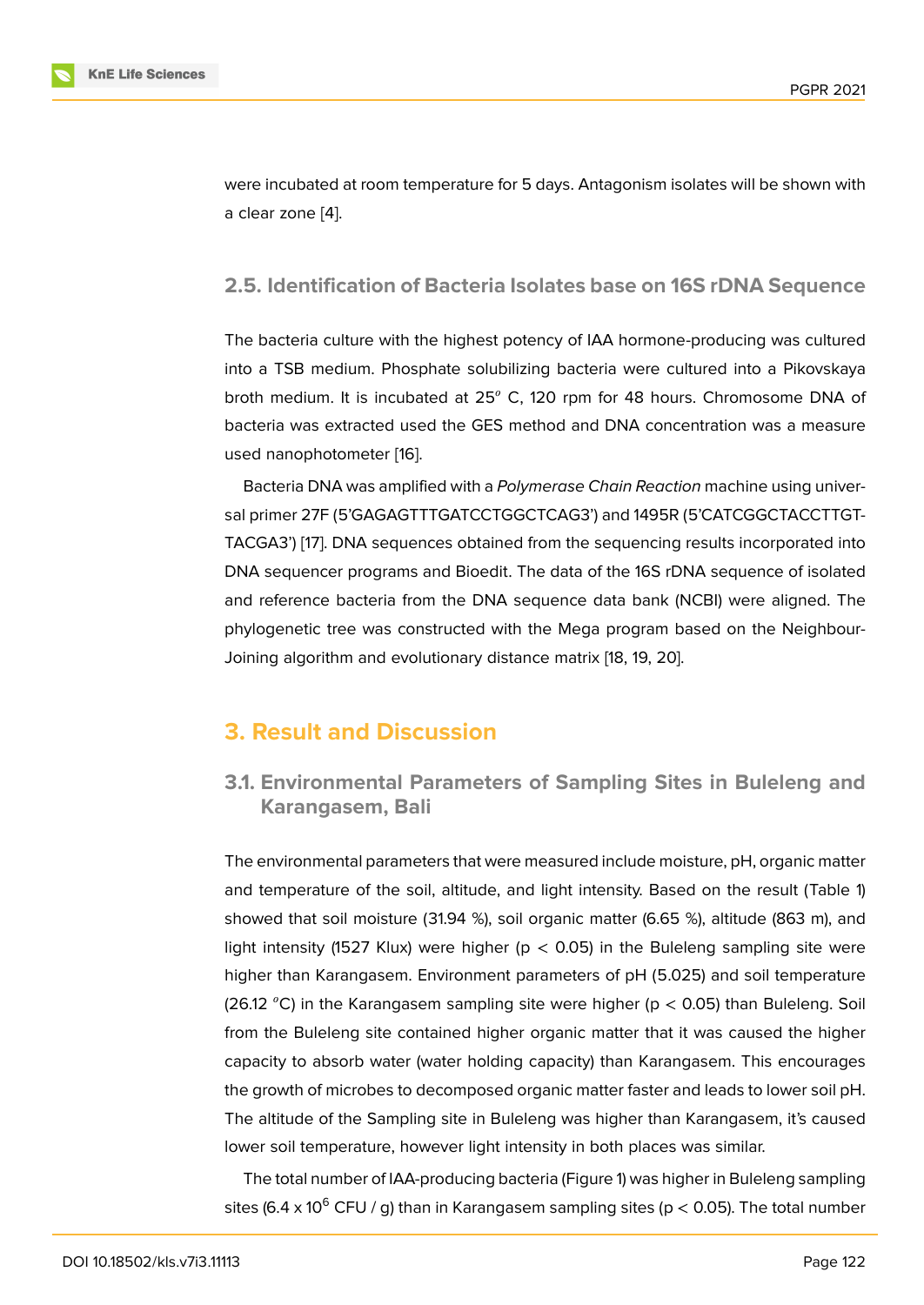| <b>Environmental Parameter</b>                                                                   | <b>Sampling Sites</b> |                        |
|--------------------------------------------------------------------------------------------------|-----------------------|------------------------|
|                                                                                                  | Karangasem            | Buleleng [12]          |
| Humidity (%)                                                                                     | 21.57a                | 31.94b                 |
| рH                                                                                               | 5.025b                | 4.845a                 |
| Organic matter of soil (%)                                                                       | 2.83a                 | 6.65b                  |
| Elevation (m)                                                                                    | 469.8a                | 863b                   |
| Temperature $(^{\circ}C)$                                                                        | 26.12b                | 21.55a                 |
| The intensity of light (Klux)                                                                    | 12.57a                | 15.27a                 |
| Total plate count phosphate solubilizing $8.2 \times 10^4$ b<br>bacteria (CFU/q)                 |                       | 3.3 x10 <sup>3</sup> a |
| Total plate count Indole Acetic Acid (IAA) 6.4 x 10 <sup>6</sup> b<br>producing bacteria (CFU/g) |                       | 4.3 x10 $3a$           |

TABLE 1: Environment parameter.

of phosphate solubilizing bacteria (Figure 1) was higher (p < 0.05) in Buleleng sampling sites (8.2 x 10<sup>4</sup> CFU / g) than Karangasem sampling sites. This was predicted because environmental parameters in Buleleng support the growth of IAA producing bacteria and phosphate solubilizing bacteria, espe[c](#page-5-0)ially organic matter and water content of soil were higher in Buleleng site than Karangasem. It makes bacteria optimal for solubilizing phosphate and producing IAA.

## **3.2. The potency of IAA Producing Bacteria From Clove Plant Rhizosphere**

Based on the results (Figure 2) showed that TCKI 5 isolate from Karangasem produce the highest IAA hormone 19.64 ppm ( $p < 0.05$ ) obtained at 48 hours incubation time. IAA hormone is produced abundantly by the bacteria in the stationary growth phase. IAA production will increase [w](#page-6-0)hen the bacteria be declining growth conditions, the limited availability of carbon, and an acidic pH environment. The condition occurs when bacteria enter the stationary growth phase [21].

This is opposite to the site sampling in Karangasem. The sampling site in Karangasem has an organic matter content (2.83 %) lower than Buleleng ( $p < 0.05$ ) and pH value 5.025 that classified as acidic soil. Environ[me](#page-10-0)nt parameters are suspected as a factor stimulate isolates TCKI 5 produce IAA hormone for surviving. In this study, analysis of IAA hormone used of 200 ppm concentration of tryptophan as a precursor and plays an important role in the biosynthesis of IAA. The highest of IAA hormone produced by TCKI 5 isolate (19.64 ppm) was lower if compared with the result of de Bashan et al. [13] research's which produced IAA hormone 51.18  $\pm$  0.81 ng· $\mu$ L<sup>-1</sup> (tryptophan used 200  $\mu$ g· $\mu$ L<sup>-1</sup>).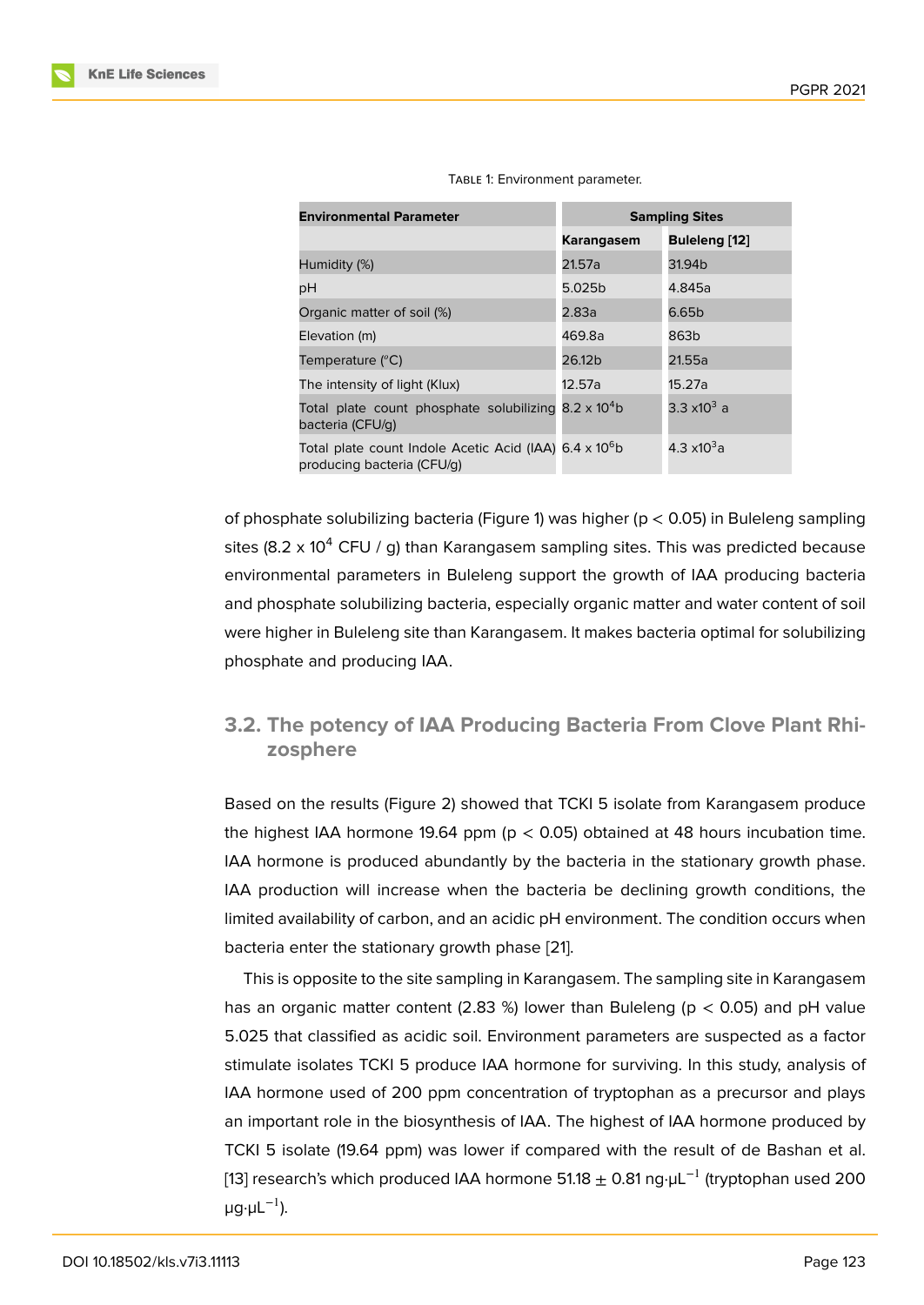

<span id="page-5-0"></span>**Figure** 1: The potency of bacteria to produce IAA hormone.

#### **3.3. The potency of Phosphate Solubilizing Bacteria**

Bacteria isolate of TCBP from the Buleleng sampling site (Figure 2) has the highest (1.91) phosphate solubility index ( $p < 0.05$ ) among the other isolates. Five potential isolates have high phosphate solubility index TCBP2 (1.69), TCKP3 (1.39), TCBP 11 (1.42), and TCBP 9 (1.38). The existence of phosphate solubilizing bacteria has inf[lu](#page-6-0)enced the content of organic matter in the environment [22]. This is under the sampling site in Buleleng was higher organic matter content than Karangasem site. The sampling site in Buleleng has a low temperature (21.55 <sup>∘</sup>C) and pH (4,8) that the pH range is suitable for the growth of phosphate solubilizing bacteria ([pH](#page-10-1) 4 to 10.6) [12].

Several previous studies reported that some microbes in the rhizosphere increase the phosphate solubilizing process so that their availability increases. Phosphate solubilizing microbes have the potential to increase phosph[ate](#page-9-8) solubilizing in the range of 1%-50% [23]. Several mechanisms are thought to increase phosphate solubilizing by microbes, including the production of organic acids and the production of phosphatase and phytase enzymes by microbes [23]. Diep and Hieu [24] reported that microbes present i[n th](#page-10-2)e rhizosphere play an important role in the phosphate cycle in nature as well as in the phosphate solubilizing process. Phosphate solubilizing bacteria also could increase plant growth. This was indicat[ed b](#page-10-2)y a significant i[ncre](#page-10-3)ase in plant height (45%), plant dry weight (40%) in the treatment of *Pseudomonas tolaasii* IEX [25].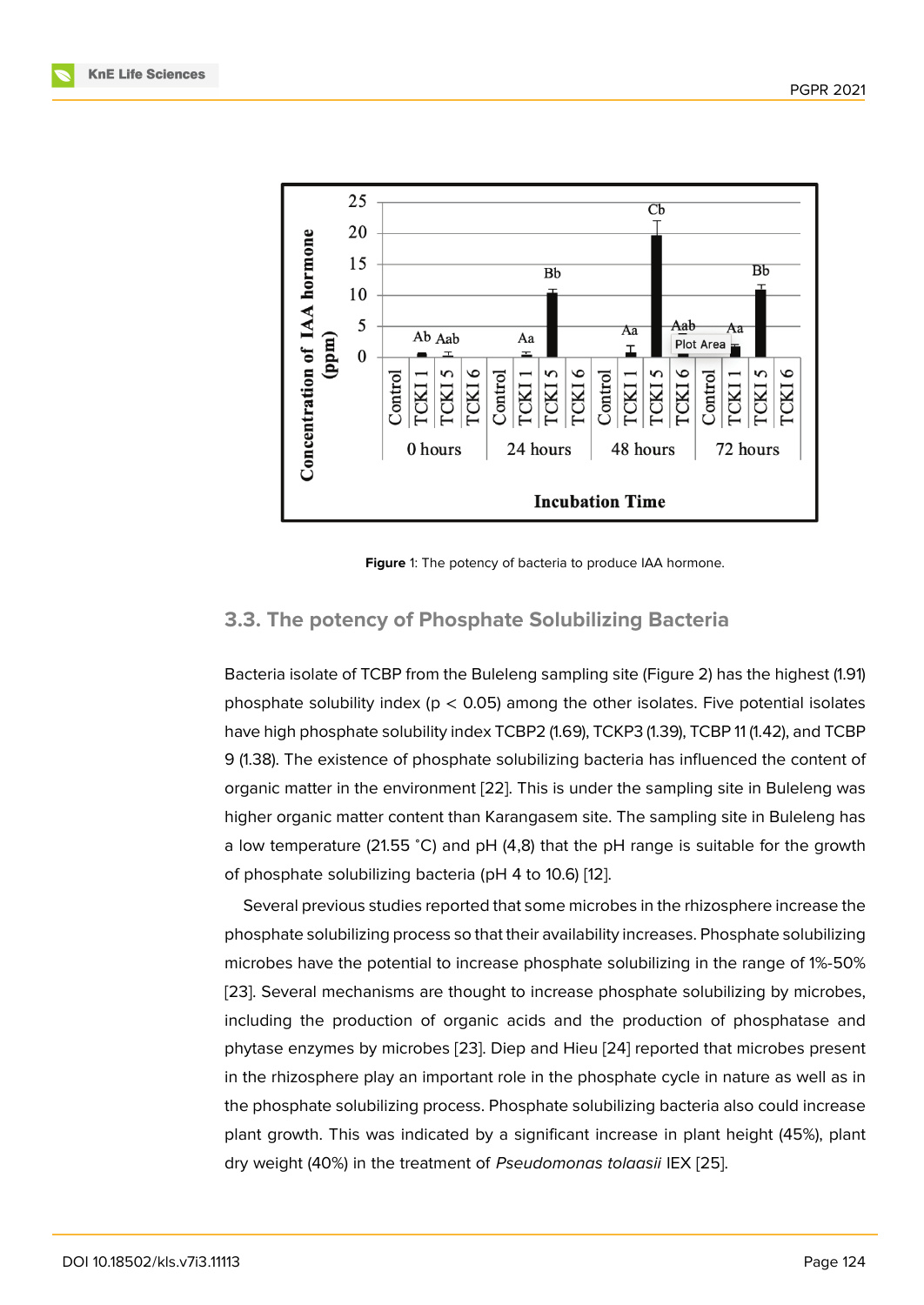

<span id="page-6-0"></span>**Figure** 2: Phosphate solubilizing index clove plant rhizosphere bacteria.

#### **3.4. Association among Bacteria Isolates**

Compatibility test among the three best isolates of IAA hormone-producing and phosphate solubilizing bacteria (Table 2) showed that the isolates TCKI 5 which highest produced IAA hormone can associate with TCBP 6 which highest solubilized phosphate. Isolates that have a high potency to produce IAA hormone and solubilize phosphate and are capable of associating each other for the future can be used as a consortium formula as biofertilizer.

| Isolate           | TCKI 1(A) | <b>TCKI</b><br>(B) | 5 TCKI<br>(C) | (D)       | 6 TCKP 3 TCBP 2 TCBP<br>(E) | -6<br>(F) |
|-------------------|-----------|--------------------|---------------|-----------|-----------------------------|-----------|
| TCKI 1(A)         |           | $\ddot{}$          |               | $\pm$     |                             |           |
| <b>TCKI 5 (B)</b> |           |                    |               | $\ddot{}$ |                             | $\ddot{}$ |
| <b>TCKI 6 (C)</b> |           |                    |               |           |                             |           |
| TCKP 3 (D)        | $^{+}$    | $\overline{+}$     |               |           |                             |           |
| TCBP $2(E)$       |           | $\ddot{}$          |               |           |                             |           |
| TCBP 6 (F)        |           |                    |               |           |                             |           |

| TABLE 2: Compatibility among IAA hormone-producing and phosphate solubilizing bacteria. |  |  |  |  |
|-----------------------------------------------------------------------------------------|--|--|--|--|
|-----------------------------------------------------------------------------------------|--|--|--|--|

**3.5. The species of IAA hormone-producing and phosphate solubilizing bacteria**

Based on the phylogenetic tree (Figure 3) showed the TCKI 5 isolates have the highest 99.92 % of 16S rDNA sequence similarity with *Lecrecia adecarboxylata* C107. At first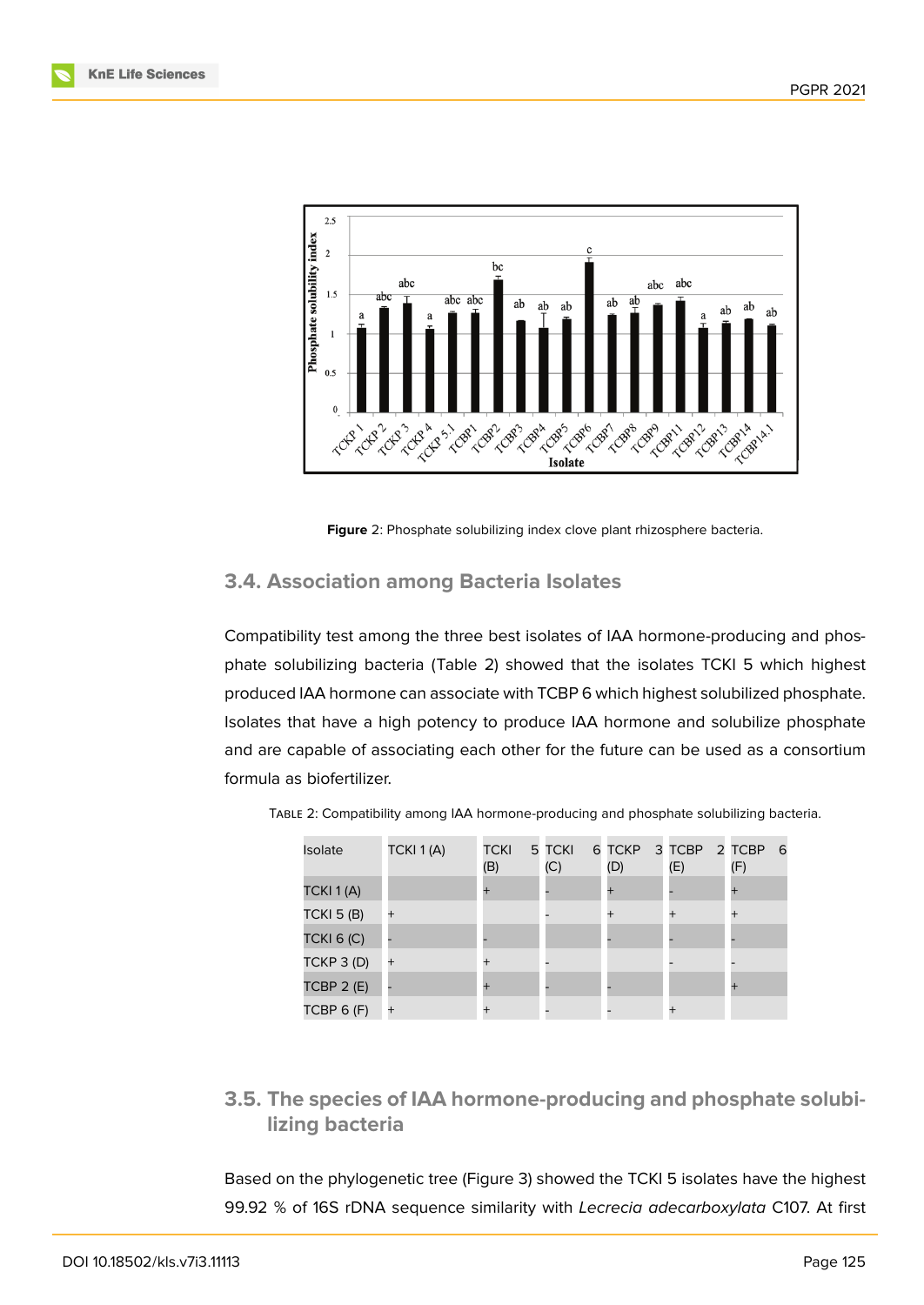*Leclercia adecarboxylata* was promoted to belong to the family of Enterobacteriacae formerly known as *Escherichia adecarboxylata*. *Adecarboxylata Leclercia* phenotypically different from all other species of Enterobacteriaceae [26]. Recent studies found that *Leclercia* sp. QAU-66 was first obtained from the rhizosphere of *Vigna Mungo*. Furthermore, it is known that these bacteria have a significant role in promoting the growth of *Phaseolus vulgaris*.



**Figure** 3: Phylogeny tree isolate TCKI 5 with reference isolate.

Based on the phylogeny tree (Figure 4) showed the TCBP 6 isolates have the highest 99.85 % of 16S rDNA sequence similarity with *Burkholderia cepacia* GJ8. Isolates TCBP 2 has a similarity of 99.61 % of 16S rDNA sequence with *Burkholderia stabilis* SPP-21. Naturally, the genus of *Burkholderia*, s[uc](#page-8-6)h as *Burkholderia cepacia* was found in the rhizosphere soil [5]. Based on previous studies found that the *Burkholderia cepacia* isolated from soil can solubilizing phosphate [27]

# **4. Conclusi[on](#page-8-3)**

Isolate TCKI 5 from Karangasem has the highest 19,64 ppm producing IAA at 48 hours incubation and isolate TCBP 6 from Buleleng has the highest index solubilizing phosphate (1.91). Isolate TCKI 5 was identified as *Leclercia adecarboxylata* C107 with a similarity of 99.92 % and isolate TCBP 6 was identified as *Burkholderia cepacia* GJ8 with a similarity of 99.61 %.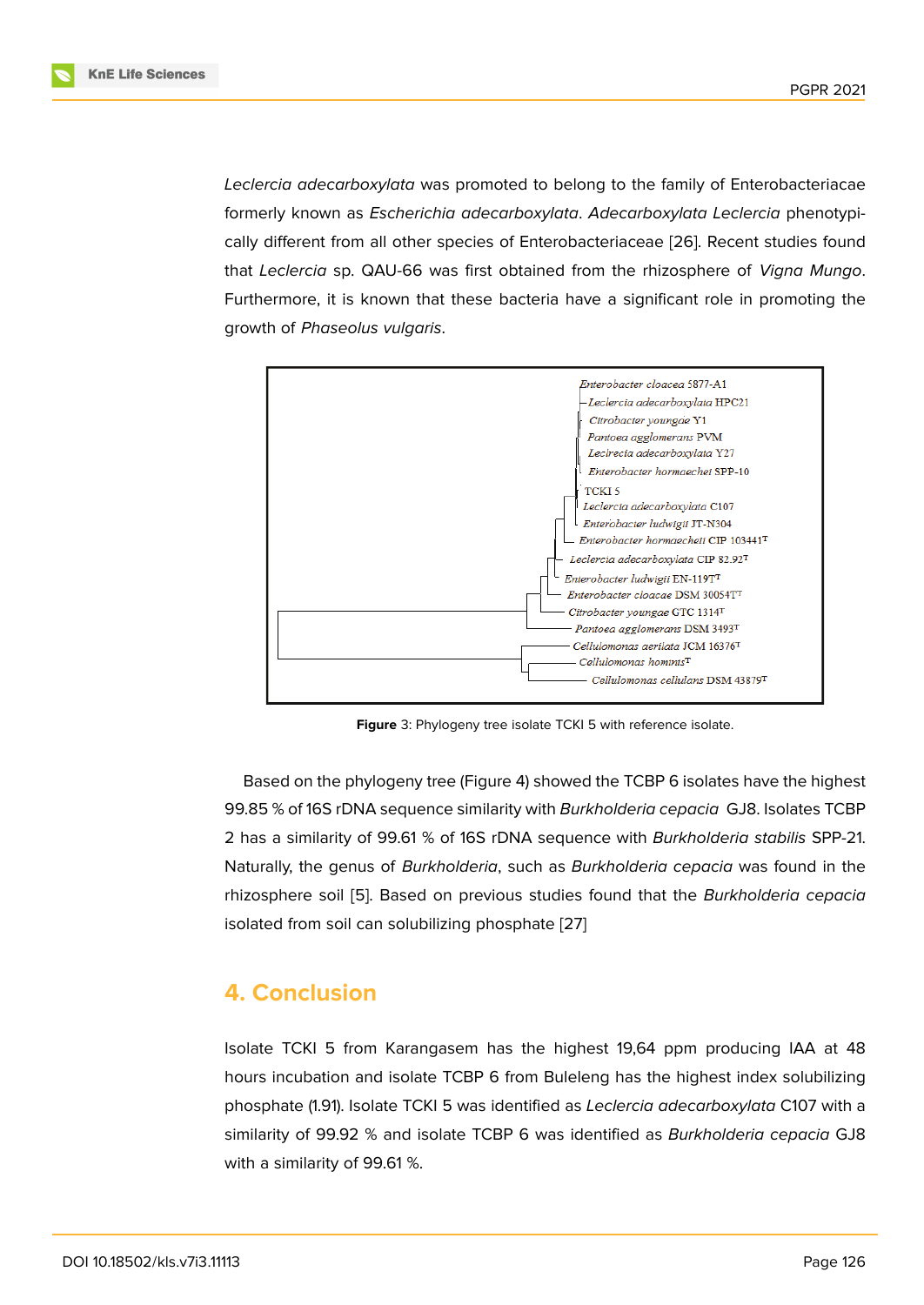

<span id="page-8-6"></span>**Figure** 4: Phylogeny tree isolate TCBP 2 and TCBP 6 with reference isolate.

#### **References**

- <span id="page-8-0"></span>[1] Park SK, Young KD, Kim CG, Sohn SM. The characterization of bacterial community structure in the rhizosphere of watermelon (*Citrullus vulgaris* SCHARD) using culturebased approaches and terminal fragment length polymorphism (T-RFLP). Journal Applied Soil Ecology. 2006;33:79–86.
- [2] Antonius S, Agustiyani D. The properties of soil biochemistry, growth and production of watermelon (*Citrullus lanatus*) treated with liquid organic bio-fertilizer under field trial in Malinau East Kalimantan. Jurnal Berkala Penelitan Hayati. 2011;16:203–206.
- <span id="page-8-1"></span>[3] Mohanram S, Kumar P. Rhizosphere microbiome: Revisiting the synergy of plantmicrobe interactions. Annals Microbiology. 2019;69:307-320.
- <span id="page-8-2"></span>[4] Silitonga DM, Priyani N, Nurwahyuni I. Isolasi dan uji potensi isolat bakteri pelarut fosfat dan bakteri penghasil hormon IAA (indole acetic acid) terhadap pertumbuhan kedelai (*Glicine max* L.) pada tanah kuning. Medan: Sumatera Utara University; 2008.
- <span id="page-8-3"></span>[5] Aryantha INP, Lestari DP, Pangesti NPD. Potensi isolat bakteri penghasil IAA dalam peningkatan pertumbuhan kecambah kacang hijau pada kondisi hidroponik. Jurnal Mikrobiologi Indonesia. 2004;9(2):43-46.
- <span id="page-8-4"></span>[6] Song OK, Lee SJ, Lee YS, Lee SC, Kim KK, Choi YL. Solubilization of insoluble organic phosphatase by *Burkholderia cepacia* DA23 isolated from cultivated soil. Brazilian Journal of Microbiology. 2008;39(1):151-156.
- <span id="page-8-5"></span>[7] Khan MS, Zaidi A, Wani PA. Role of phosphate-solubilizing microorganisms in sustainable agriculture: A review. Agronomy for Sustainable Development.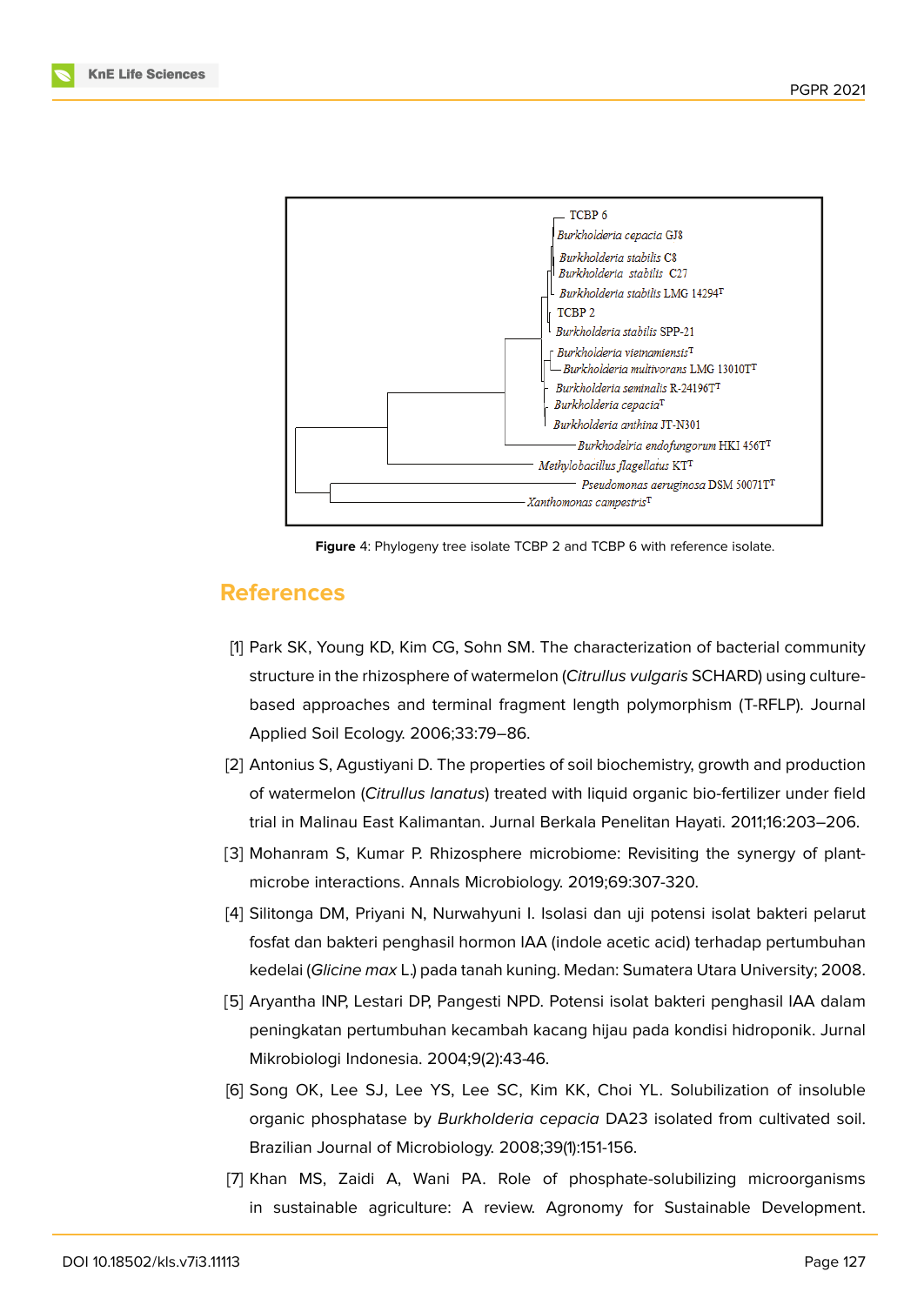2007;27:29–43.

- <span id="page-9-0"></span>[8] Syers JK, Johnston AE, Curtin D. Efficiency of soil and fertilizer phosphorus use. FAO Fertilizer and Plant Nutrition Bulletin. 2008. 18: 5-10.
- <span id="page-9-1"></span>[9] Puspitawati MD, Sugiyanta, Anas I. Utilization of phosphate solubilizing microbe in reducing the inorganic-P fertilizer rate on lowland rice. Indonesia Journal of Agronomy. 2013;41(3):188-195.
- <span id="page-9-2"></span>[10] Kaur G, Reddy MS. Influence of P- solubilizing bacteria on crop yield and soil fertility at multilocational sites. European Journal of Soil Biology. 2014;61:35-40.
- [11] Yani R. Karakterisasi kemampuan melarutkan fosfat bakteri pelarut fosfat asal tithonia diversifolia pada media agar ekstrak tanah. Andalas: University Padang; 2011.
- <span id="page-9-8"></span>[12] Antonius S, Sukmadewi DKT, Suharjono, Dewi TK. Kelimpahan, karakter dan potensi bakteri penghasil hormon tumbuh iaa dan pelarut fosfat pada tanaman cengkeh di Buleleng, Bali. Prosiding Seminar Teknologi Budidaya Cengkeh, Lada dan Pala. Indonesia Agency for Agricultural Research and Development (IAARD) Press. Bogor; 2015.
- <span id="page-9-3"></span>[13] de Bashan LE, Antoun H, Bashan Y. Involvement of indole -3-acetic acid produced by the growth-promoting bacterium *Azospirilium* spp. Promoting growth of *Chlorella vulgaris*. Journal of Phycology of Amerika. 2008;44:938-947.
- <span id="page-9-4"></span>[14] Inès MT, Yousra, Asma BR, Sana K, Abdennasser H. Multi-traits of non-pathogenic fluorescent pseudomonas and evaluation of their potentiel as biocontrol agents. American Journal of Environmental Science. 2014;10(2):199-209.
- <span id="page-9-5"></span>[15] Zakharova E, Shcherbakov A, Brudnik V, Skripko N, Bulkhin N, Ignatov V. Biosynthesis of indole-3-acetic acid in *Azospirillum brasilense*. Insights from quantum chemistry. European Journal Biochemistry. 1999;259:572–576.
- <span id="page-9-6"></span>[16] Pitcher DG, Sauders NA, Owen RJ. Rapid extraction of bacterial genomic DNA with *Guanidium thiocyanate*. Letters in Applied Microbiology. 1989; 8:151-156
- <span id="page-9-7"></span>[17] Badriyah BI, Ardyati T, Widyarti S. Protease activity of bacterial isolates TP5K1 and TP6K5 in tofu solid waste substrate and identification of isolates based on 16S rDNA. International Journal of Biosciences (IJB). 2014;5(6):128-134.
- [18] Nita BP, Milind G, Sanggita A, Aparna SG, Balasaheb BK. Optimization of indole 3-acetic acid (IAA) production by *Acetobacter diazotrophicus* L1 isolated from sugarcane. Journal of Environmental Science. 2011;2(1):307-314.
- [19] Suharjono, Sembiring L, Subagja Y, Widayati WE. Phylogenetic systematics of the indigenous strain of *Pseudomonas* linear alkylbenzene sulphonate-degrading. Biota. 2020;15(1):41-50.